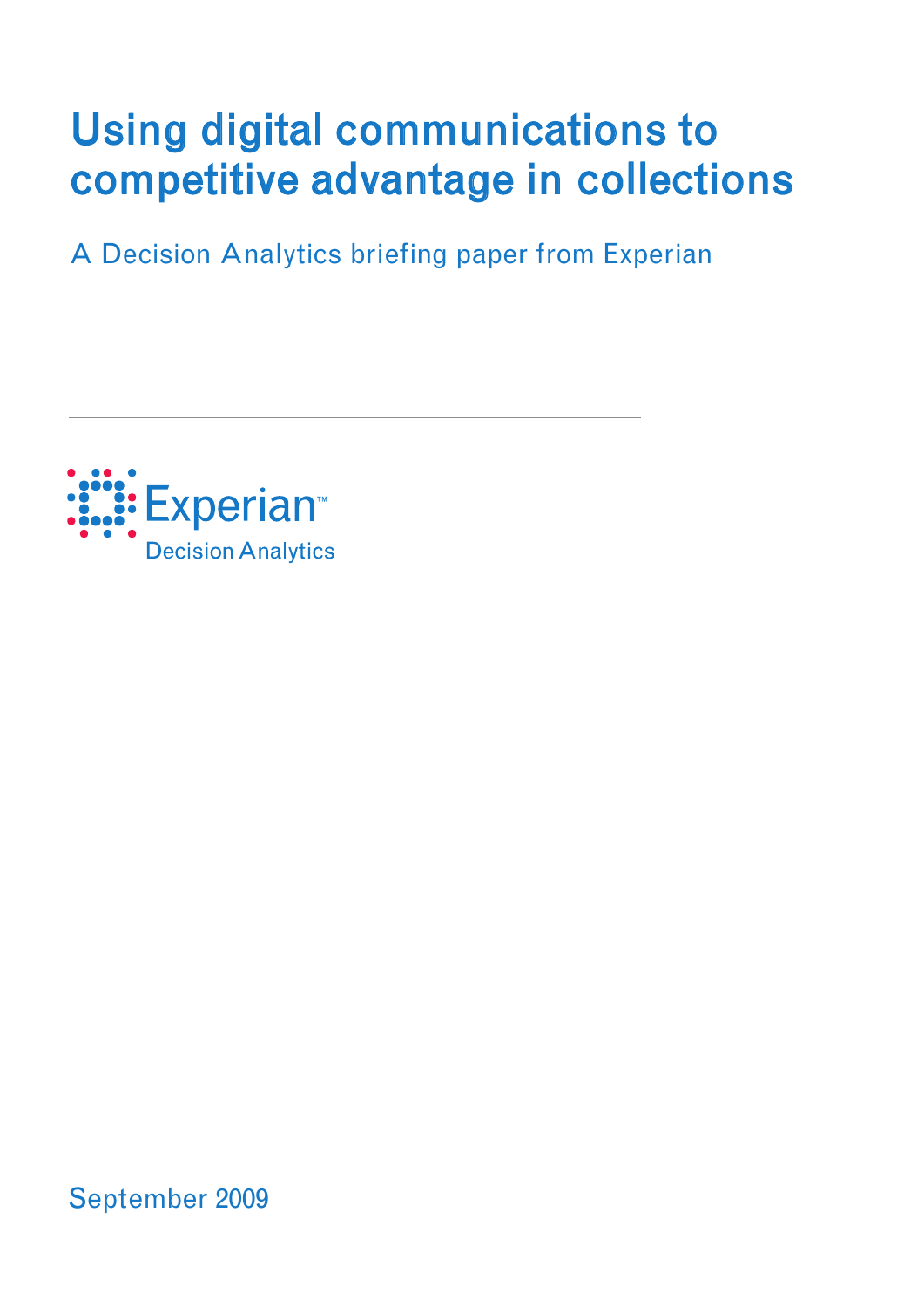# Introduction

A key challenge facing debt collection departments is contacting the right person at the right time and ensuring that the most appropriate collections strategy is being used for each individual. Many indebted customers can be difficult to reach, typically avoiding collections calls, and businesses are increasingly aware of the cost involved in getting through to wrong parties, no answers, busy lines and answering machines. Successful collections departments are finding that enabling customers to access and repay their debts without liaising with a human collector is a successful strategy and, as such, there is growing interest towards the use of digital communications in customer collections.

Digital technologies, such as interactive voice response, SMS and email communications, and web self-care, can streamline the collections process and increase customer rehabilitation and retention. When coordinated by a modern collections system, such technological enhancement can produce a massive return on investment through automation of activities considered previously to be manual. **Introduction** 

> This paper looks at the range of digital communication technologies available and identifies how they can help enhance collections efficiency and maximise profit when integrated with the collections system.

## Enhance existing strategies with modern technology

Modern technology can provide an opportunity for the collections department to move away from being considered a cost centre to being a significant value generator. The development of digital communications functionality, which can be easily integrated with the modern collections system, can result in significantly reduced costs to collect, as well as improved contact rates and customer retention.

## Know your customer

Across a portfolio of overdue accounts only a small minority of customers will be totally avoiding payment but, typically, organisations not using sophisticated collections systems will treat all customers entering collections in the same way. Unfortunately, this threatens to limit the effectiveness of communication with customers unwilling or unable to pay and may alienate those good customers who have never missed a payment.

Modern digital methods can then help by maximising the channels of communications available. This allows the business to tailor the collections system to use the most appropriate form of communication for each customer, to maximise return whilst minimising cost.

#### Early stage action

Early stage collections often see a large number of customers who will self cure, customers that have simply 'forgotten' to pay, or customers where a clerical error, such as a failed direct debit has entered them into collections. Using low cost technology such as SMS (short message service) or IVR (interactive voice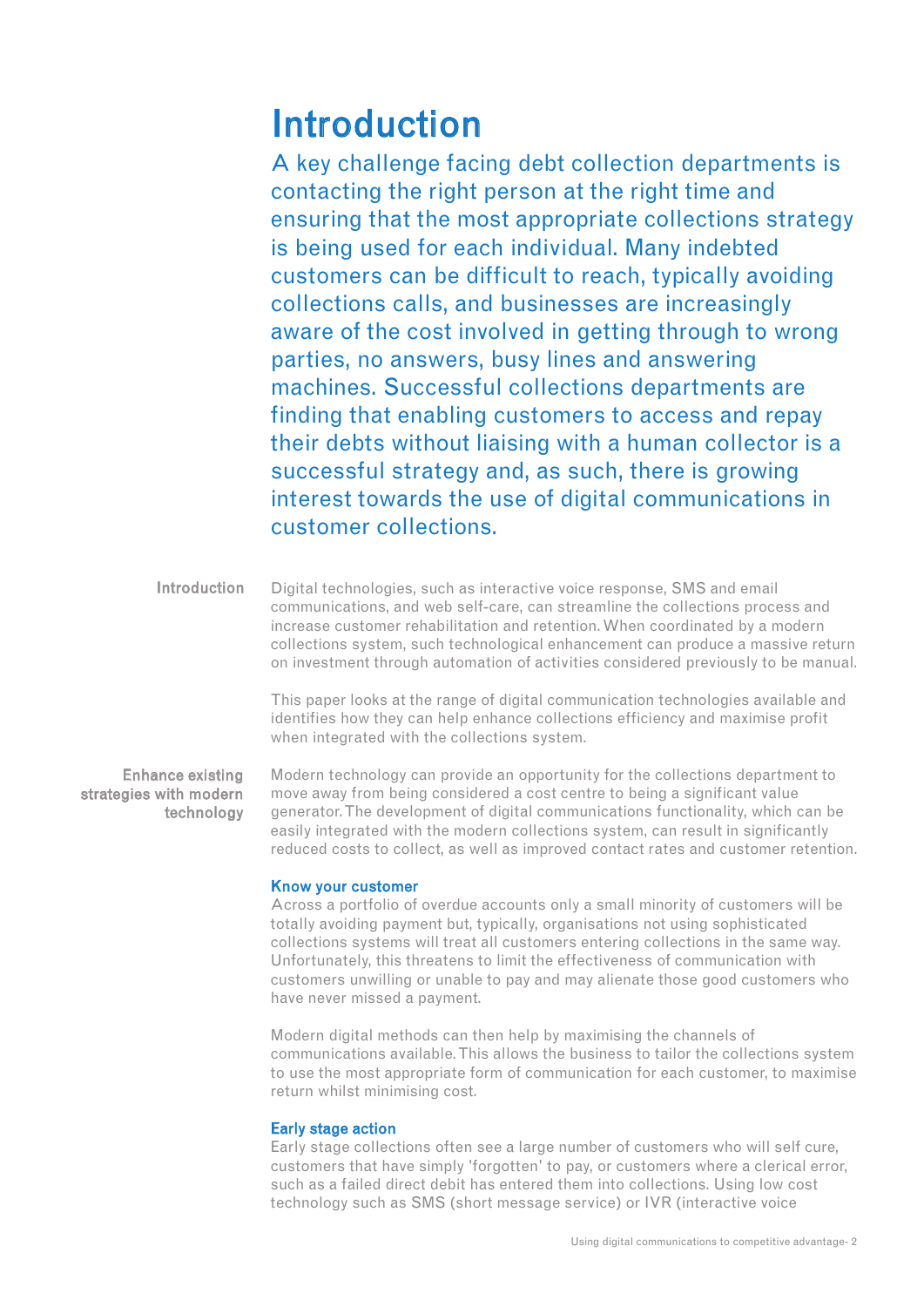response) allows collections departments to contact more customers sooner in the debt cycle, and improve cash flow with a low overall cost of delivery, whilst minimising any negative impact on customer relationships. Non-contacts can take up to 80% of a collector's time but a range of functionalities can ensure that they only deal with the right customer at the right time. By using modern technology to tackle the early stage arrears cases the cost of further collections activity may be reduced. Indeed, many customers find automated payment reminders helpful and businesses see increased response rates and payments.

IVR technology enables thousands of personalised calls to be made simultaneously and is a much more effective technology for ensuring right party contact. What's more, this advanced technology offers unlimited capacity, whilst controlling the quantity of calls made according to overall call centre capabilities.

#### Automate inbound and outbound calls

In the first instance, an automated system can identify that the right party has been reached, thereby reducing time wasted by call centre staff. Calls to each customer can be personalised by recording the caller's name directly over the phone and in some instances a pre-recorded message using professional voices will prove most effective. Once connected, a low-risk customer might be offered an over-the-phone automated service where they can check their balance and quickly and easily make a payment, or given the option to speak directly with a collections agent. A higher risk customer might receive a call with a more urgent preconfigured voice message, or even be connected straight through to a trained collector upon answering. This self-service facility offers a cost-saving alternative for both the customer and the call centre, whilst maintaining high levels of customer service. The automated functionality can be tailored to fit the collections strategies of every business and can be re-configured when required as the number of customers entering collections fluctuates.

#### Adding intelligence to your web portal

Web self care allows businesses to offer an internet based self-service option for debt management. The flexible facility has the capacity to manage customer repayment plans online, agree affordable instalments and empower debtors to take control of their own finances at a time convenient to them.

Web self care is effectively a dedicated intelligent microsite with online payment processing functionality and guidance to help customers manage their money and get help when they fall into financial difficulty. Online facilities mean that customers with a higher propensity to pay can easily "self-cure", allowing businesses to use human resources in the most efficient way. Additionally, customers who may be embarrassed or distressed about their debt issues have an alternative payment channel which doesn't require them to endure a direct conversation with a collector.

Like IVR facilities, web self care improves customer retention and reduces the potential negative impact of direct contact. Crucially, this tool ensures guaranteed right party contact, 24 hours per day and, in the same way that IVR tools contact defined customer groups, web self care means that collectors are only handling the cases that require a direct and human approach.

Payment proposals can be accepted or declined in real time, following rules defined by the business. Customer payments can be processed online and the most advanced systems can facilitate live web chat between customers and collectors, further reducing the operational cost of the collections department.

#### Text and email your customers

Beyond the aforementioned functionalities lie additional system features that, when used appropriately, will further streamline the collections process and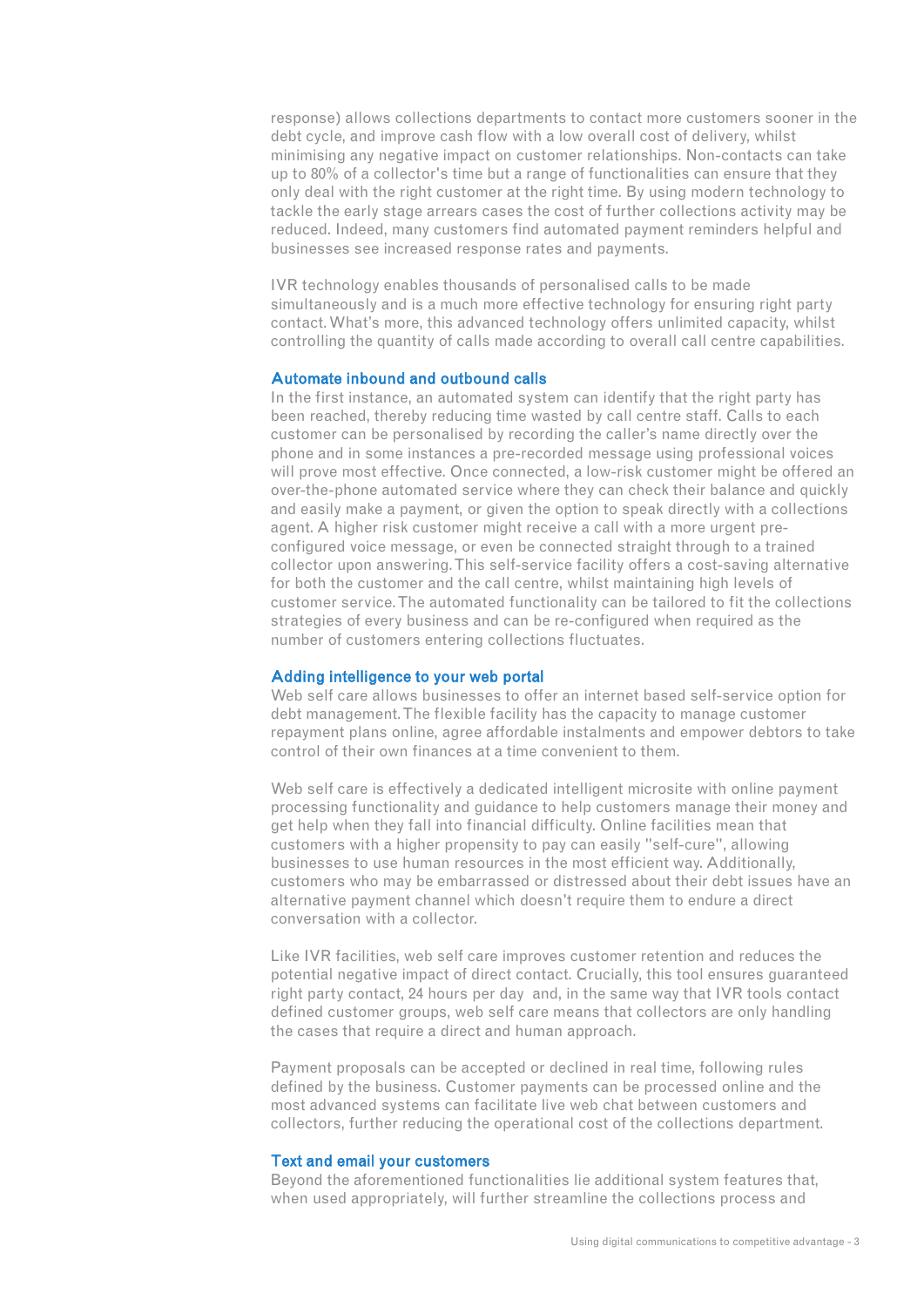ensure that collectors are utilising their time effectively. One such feature is the use of text messaging. Evidence suggests that SMS and MMS messaging is an effective way of reaching customers without direct engagement with a collector. A modern collections system can integrate with an SMS server or facility and, typically, the system will provide the number and the message in files as and when they are needed, allowing the SMS facility to send to thousands of numbers at any given time. In addition, pre-configured email templates can be sent to different customer

groups, in line with any collections strategy. A sophisticated collections system can be set up to send emails over an SMTP server, with the ability to attach pdf documents to the email.

In today's diverse communications environment, customers are bombarded with a vast number of messages and options. Collections departments need to maximise the impact of their communication to achieve enhanced collections rates and customer retention by utilising modern technology channels. The tools and systems available to collections departments in this arena enable the most appropriate contact strategy to be applied to each customer. Revolutionising the collections process

> A sophisticated collections system enhanced with modern digital communications technology allows the 'forgetful' customer to be reminded by text or to make one off payments via IVR, and the 'busy executive' to agree terms over the internet, leaving collections staff free to deal with pre-screened high value accounts. With a cost per contact significantly lower than using human collectors, modern technology makes it possible to change how businesses approach collections by raising the level of communication with customers.

This kind of enhanced system will deliver an immediate lift to the bottom line by allowing companies to collect more debt, whilst reducing the cost of collections activity. System features such as IVR and web self care save time by allowing more accounts to be worked by fewer collectors and to save on operational costs by reducing the need for large numbers of staff. Crucially, these features can be tailored to treat lower value accounts, leaving collectors to concentrate on the higher value, higher risk cases. These technologies are hugely adaptable and can be configured to suit the requirements of any collections facility, regardless of industry or size of the business.

Investing in automated collections platforms will revolutionise the collections process and maximise profit, whilst ensuring that customer retention levels are maintained. The recession has led to a substantial increase in the number of customers entering collections, thus increasing the level of collections activity and the workload of individual collectors. Ensuring that a dedicated collections system is utilising digital communications technologies enriched with data sources will provide every collections department with a real competitive advantage.